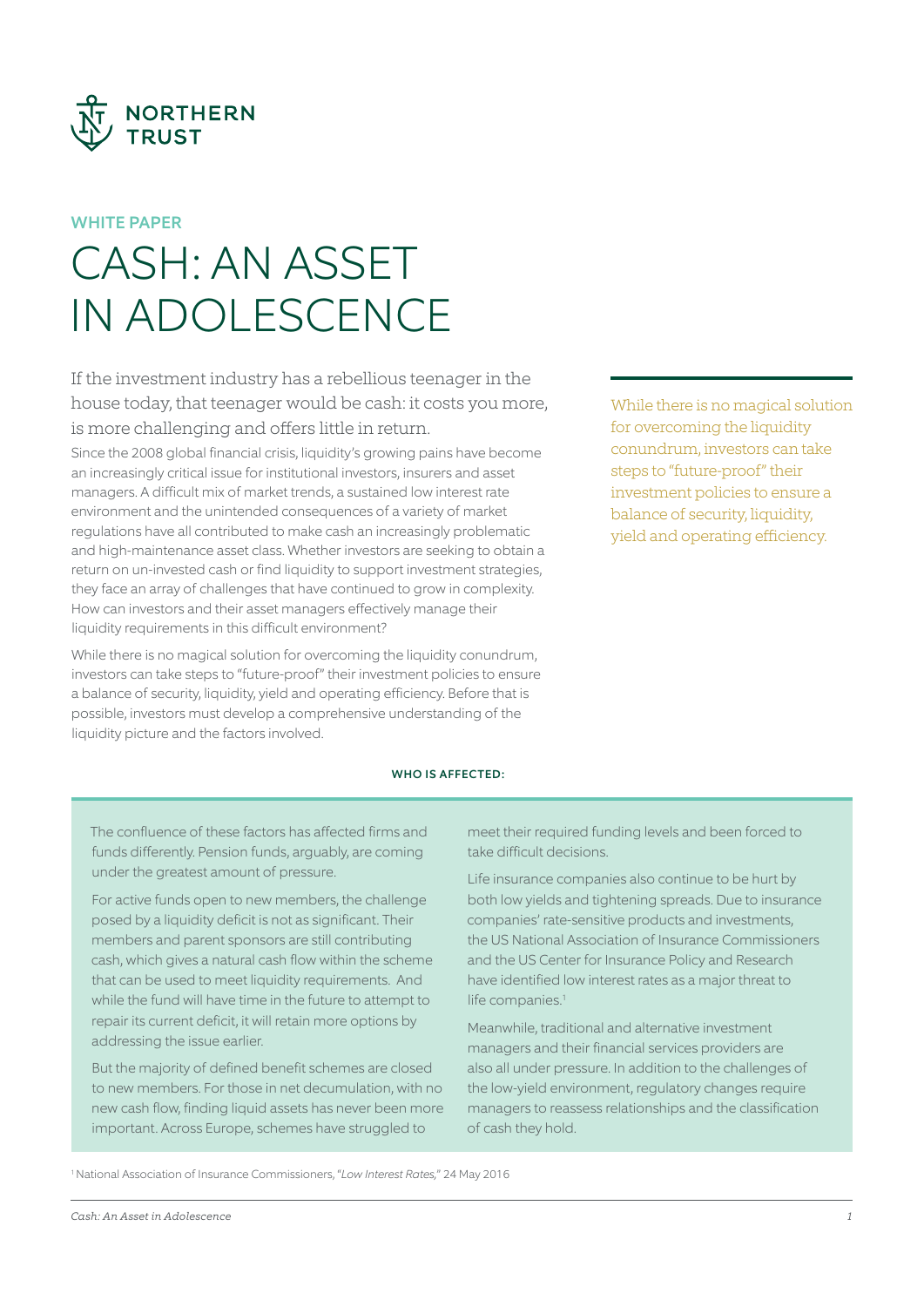

# HOW LIQUIDITY HAS BECOME THE INDUSTRY'S PROBLEM CHILD

Driven by the need to support evolving investment strategies, some pension schemes have increased their allocation to cash from 1% or 2% of their investment portfolios to in some cases as high as 6% or 7%.

## CASH DRAG

Holding cash has become a challenge for many market participants. Driven by the need to support evolving investment strategies, some pension schemes have increased their allocation to cash from 1% or 2% of their investment portfolios to in some cases as high as 6% or 7%. In the past, cash could earn an institutional investor a return of 2% to 3%. It was an incidental, but necessary, part of any portfolio. But in today's low interest rate environment, investors can expect a zero rate of return, which can become negative after inflation. Cash has gone from being a benign by-product of investing to arguably the essential facet of a lot of investment strategies.

This cash position presents other challenges, such as counterparty risk. Investors with three times the amount of cash in their portfolios than in years past will likely struggle to find a bank with the capacity to take the assets on their balance sheet or to provide a positive yield. As a result, the investors will have to place their assets with a less ideal partner: perhaps a bank with a lower credit rating or one in need of funds itself. Holding cash, therefore, becomes a material risk for investors instead of an "invest and forget" option.

# CENTRAL CLEARING REFORMS

Part of the liquidity crunch is driven by regulatory developments. While these regulations were a necessary result of the financial crisis, they also have had intended and unintended consequences.

In Europe, the European Markets Infrastructure Regulation (EMIR), and in the US, the Dodd-Frank Wall Street Reform and Consumer Protection Act (Dodd-Frank), aim to reduce risks and improve transparency in the derivatives market. The goal is for all over-the-counter (OTC) derivatives to be cleared through a central clearing counterparty (CCP), with stricter rules on margin, reporting and record-keeping, and the introduction of more derivative flavours and counterparties.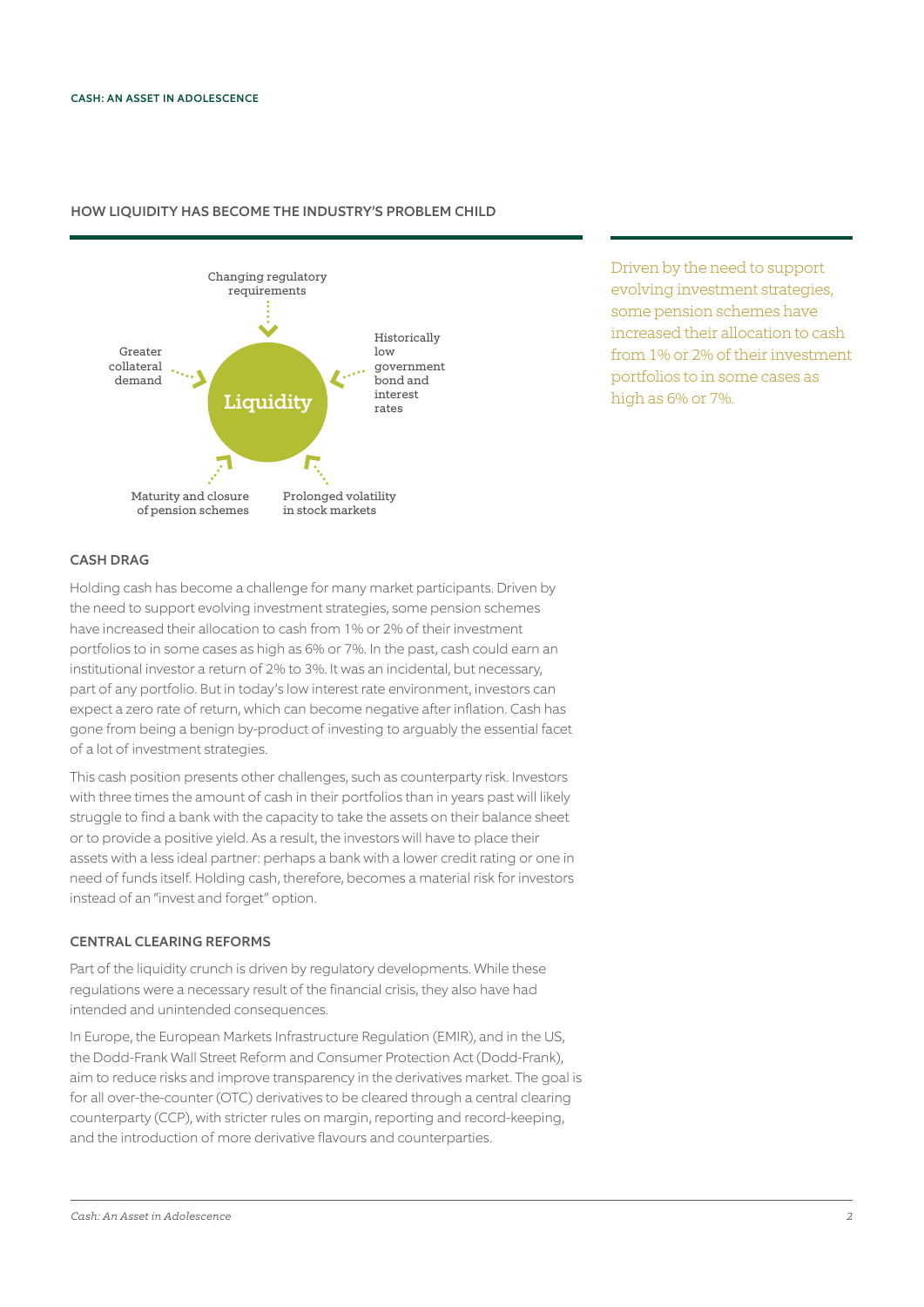Alongside the requirement to centrally clear certain derivatives, the regulation also:

- Requires reporting of the modification or termination of any derivative to trade repositories on a T+1 basis. (An existing requirement that came into effect in 2014.)
- Mandates the posting of initial margin and variation margin (VM) for OTC derivatives, with higher requirements for those not centrally cleared.
- Requires initial margin to aim to cover the potential future exposure to a counterparty default.
- Requires VM to aim to fully collateralise the mark-to-market exposure at any given time. Of particular significance for liquidity purposes, VM for cleared trades must be posted in cash (or cash and certain securities if bilaterally traded), potentially multiple times a day.

The last point is the most challenging. In March 2016, two of Europe's largest pension schemes, the Dutch asset manager APG, which manages money on behalf of the €351 billion ABP fund; and the Dutch pension fund provider PGGM, which invests on behalf of the €161 billion PFZW scheme; wrote to Jonathan Hill, Europe's former financial services commissioner, to express concern about falling bond liquidity and increasing cash holding requirements.<sup>2</sup>

The funds, which were joined by Insight Investment and MN, cited an independent report published by Europe Economics and Bourse Consult for the European Commission as a reason for their concern.

While more central clearing has de-risked the market, it has unintentionally given investors new kinds of liquidity challenges.

## CLIENT CASE STUDY: CREATING A LIQUIDITY MANAGEMENT STRATEGY

The client's driver for focusing on liquidity is the central clearing of derivatives, and generating liquidity to meet margin calls. The £20 billion corporate pension scheme currently has about £2.8 billion in repos, and it has no issue with liquidity. It is about 90% funded.

The fund is at the start of its liquidity management journey, and needs better visibility around potential future flow needs. The scheme's current primary concern is interest rate hedging. It is aware of the growing importance of liquidity, but is currently in the planning phase. The fund has always forecasted cash needs, but in a very piecemeal manner, and it has never connected cash inflows and outflows.

As with other externally managed schemes, liquidity is mainly dealt with by the appointed investment managers. And like many other corporate pensions, it is not set up to review and forecast liquidity at the scheme level.

The pension department has concluded that, for its size, it should be further advanced in focusing on and forecasting liquidity. The issue is rapidly moving up the team's and trustees' agenda of priorities.

2 Letter to Jonathan Hill, "*Call for Evidence on EU Regulatory Framework for Financial Services,*" 29 January 2016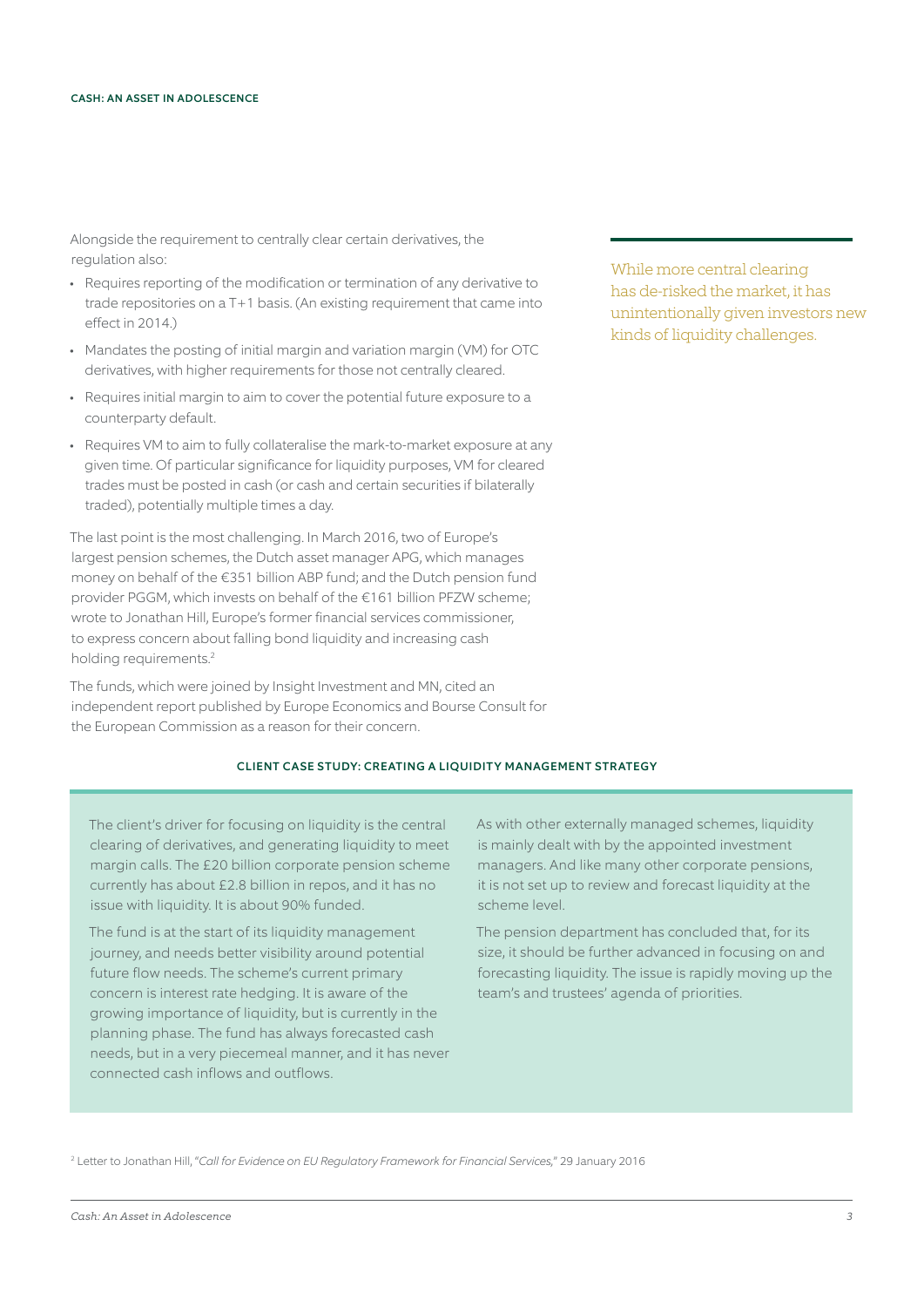The report estimated that if European pension funds were required to clear their derivatives trades and post cash as VM, the total cash collateral needed by them to support a 100 basis points (1%) move in interest rates would range from €205 billion to €255 billion. In more stressed scenarios, it could reach €420 billion.

If interest rates in the current market environment move by a quarter of a percent - which some industry participants argue would not be uncommon then, collectively, European pension funds would be required to post intraday margins of approximately €55 billion. So, while more central clearing has derisked the market, it has unintentionally given investors new kinds of liquidity challenges.

While the letter acknowledged that EMIR provided European pension funds a temporary exemption from the requirement to centrally clear derivatives, it expressed concern that the new regulations force pension funds to post VM in cash only, and not bonds. Although a reversal is highly unlikely, the ability to post bonds as VM would be a welcome move.

"These rules would require pension funds to either divest physical assets (such as bonds and equities) to release the required cash, or avoid using derivatives," stated the letter. "This would increase the likelihood that pension funds would not be able to manage their solvency prudently. We also believe this goes against policymakers' desire for further investment and growth in the economy." A fire sale of assets in difficult times would have a significant implied cost in either distressed pricing or widened spreads.

CLIENT CASE STUDY: MANAGING DRAG FROM HOLDING CASH

This client is a medium-sized firm based in London, operating in a specialist insurance market. It is fully funded with a priority of matching cash inflows with outflows. Previously, it had performed informal cash-flow matching to achieve this.

The Solvency II regulation has meant the firm needs to put a more formal matching structure in place. Without a robust structure it runs the risk of being classed insolvent. As a result, the firm has defined sources and uses of their cash more clearly. It regularly stress-tests portfolios for movements in derivative positions held, and undertakes its own liquidity coverage ratio (LCR) calculations.

A fire sale of assets in difficult times would have a significant implied cost in either distressed pricing or widened spreads.

The need to ensure cash-flow matching, and the need to maximise return, has meant the firm has undertaken new techniques and found new instruments in which to invest their cash.

The client found certain banks still willing to trade repo and repo-type solutions with them, but the firm knows this is due to the banks receiving good derivative and FX flows from it. The client has instituted a number of new trades to maximise returns, including tri-party collateral upgrade trades.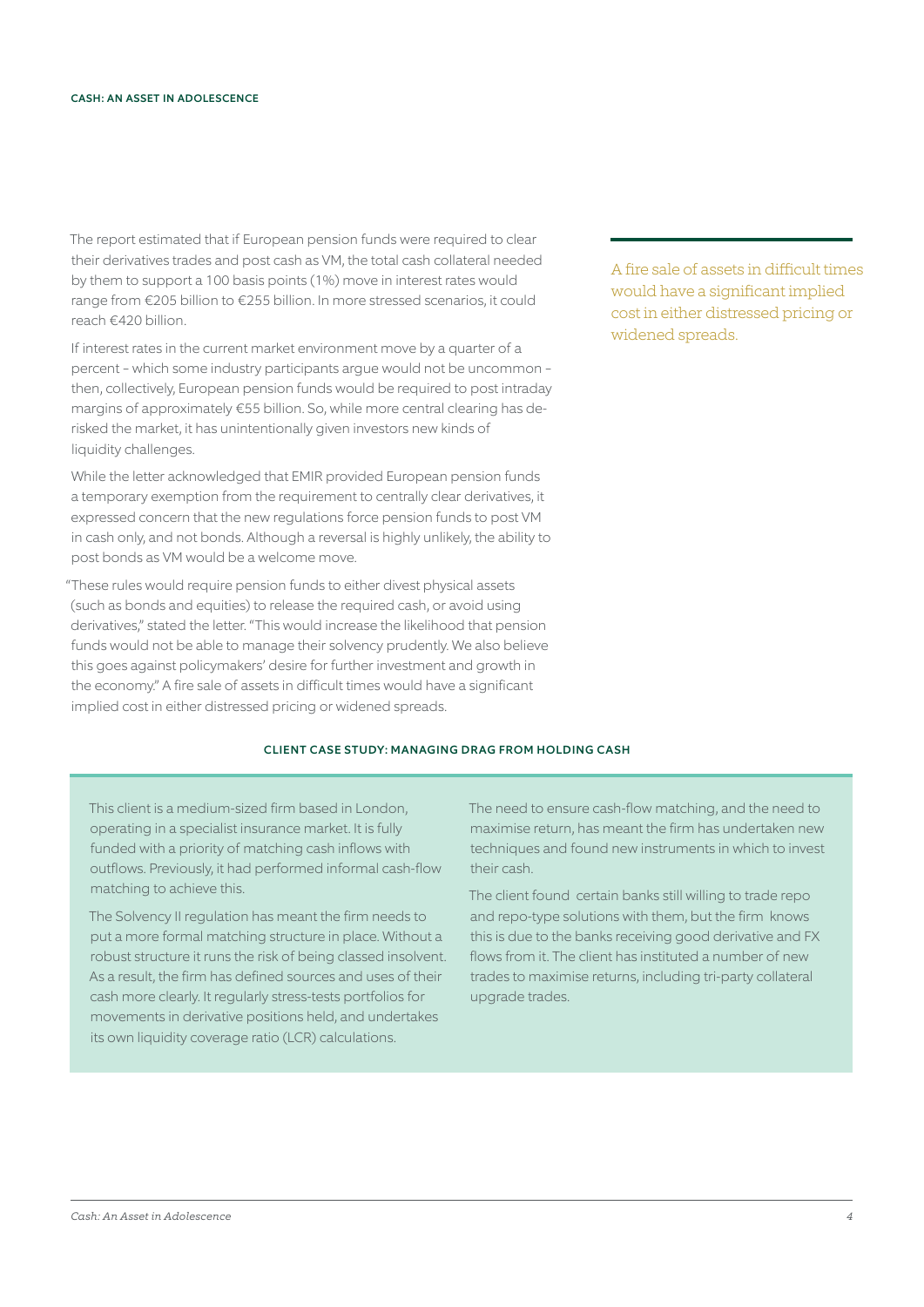# REGULATORY REQUIREMENTS TO HOLD MORE CASH

Dodd-Frank and EMIR are not the only regulations with unintended consequences. The Solvency II Directive (Solvency II also requires higher collateral. This puts pressure on the balance sheets of insurance companies, many of which had previously undertaken internal, informal liquidity coverage ratio (LCR) monitoring only. They now have less potential to be providers of liquidity for others.

The Third Basel Accord (Basel III), meanwhile, measures a bank's ability to withstand short-term high, volume outflows in the event of a financial crisis or idiosyncratic stress. It requires banks to distinguish between "operational" and "non-operational" short-term deposits under its LCR rules. Banks must hold high-quality liquid assets (HQLA) that can easily be converted into cash to meet potential outflows over a defined period of 30 days, at little or no loss of value. These must be equal to 25% of operational deposits, 40% of nonfinancial corporate deposits and 100% of non-operational financial corporate and financial institution deposits. The return on, and banks' appetite for, cash depends on its classification, which necessitates relationship reviews to establish an optimal model and holdings.

Both the risk of, and the banks' appetite for, cash deposits depends greatly on the classification of cash being deposited and the composition of each bank's balance sheet. Under leverage ratio (non-risk-based) rules, banks must also hold Tier 1 capital greater than 3% of their assets. In practical terms, this could limit the ability of an institution to hold all cash deposits with banking providers and affect the interest rates offered on certain deposits. Traditional sources of funding from banks, such as credit facilities and loans, may become challenged as well – particularly with developments in areas such as shadow banking and peer-to-peer lending.

In fact, wholesale banking balance sheets supporting traded markets have decreased by 40% in risk-weighted assets terms and 20% in total balance-sheet terms since 2010, according to a report by Oliver Wyman and Morgan Stanley. The consultancy anticipates investment banks are likely to shrink by another 10% to 15% by March 2017.3

Several larger US banks have already been deleveraging their balance sheets. In February 2015, one bank requested some of its biggest customers to consider moving their deposits elsewhere or incur fees, indicating that holding large deposits had become too costly under new liquidity rules. Others were already charging some customers for large deposits. Sometimes, these deposits find their way back to central banks via money market funds (MMFs). Either banks are placing deposits directly with central banks, or if clients are forced to remove their cash from bank balance sheets, they might invest in MMFs, which in turn might use reverse repurchase programmes offered by central banks.

And post-Brexit, the potential lower-forever rate environment has also been concerning for investors, who have been forced to move further up the risk curve and sacrifice liquidity to gain yield.

3 Oliver Wyman and Morgan Stanley, *Wholesale and Investment Banking Outlook*, 19 March 2015

Dodd-Frank and EMIR are not the only regulations with unintended consequences.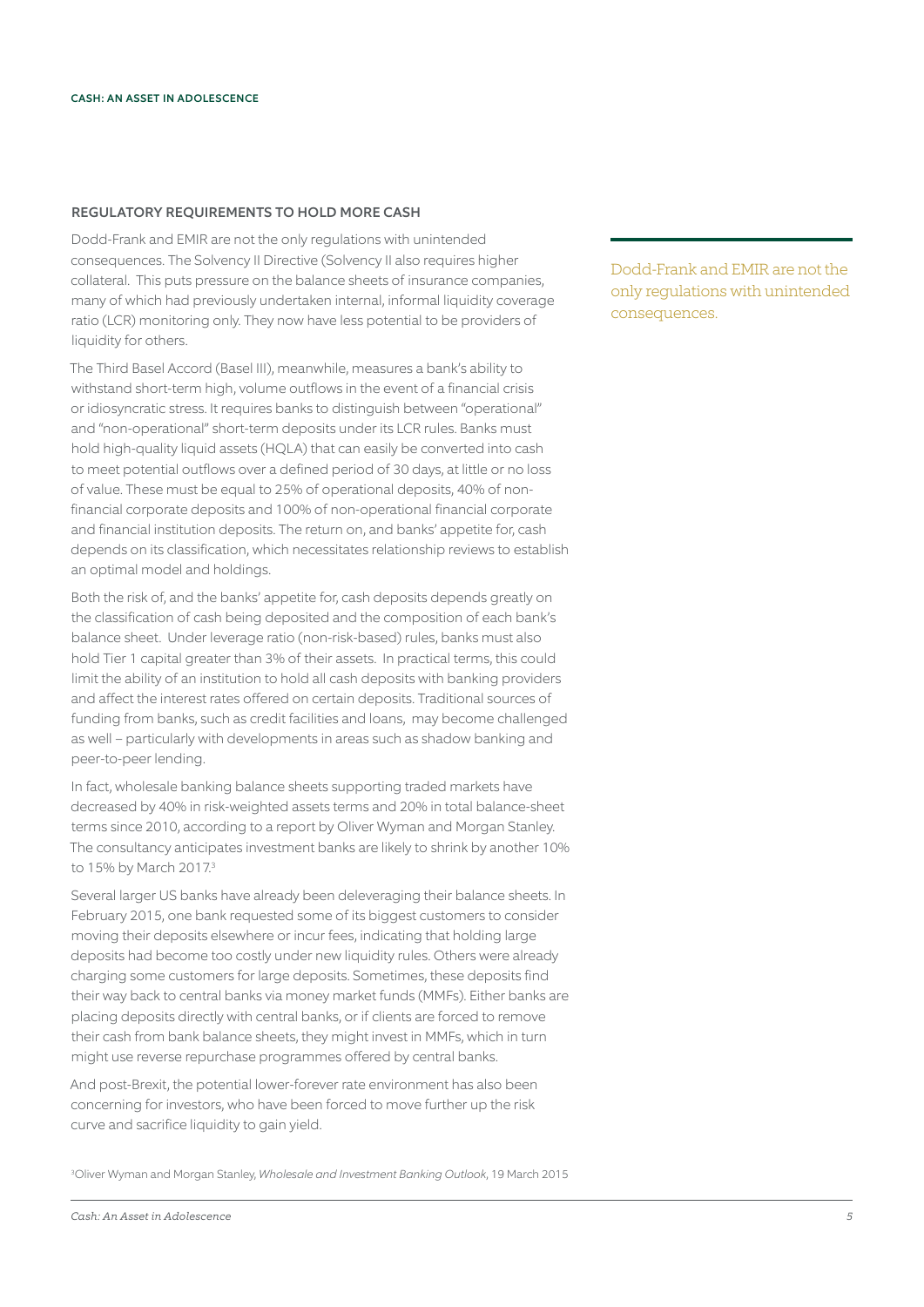#### CLIENT CASE STUDY: A HEDGE FUND SEEKING A HAVEN FOR UNENCUMBERED CASH

A hedge fund client currently holds €250 million of unencumbered cash collateral with its prime broker. Under a key change in the Basel III banking regulations, this cash is considered to be non-operational. As a result, it is capital intensive, as the prime broker must work on the basis this cash will run off its balance sheet in a period of idiosyncratic stress.

The prime broker has asked the hedge fund to convert this unencumbered cash into government bonds to reduce

the balance sheet implications. The hedge fund does not want to change the make-up of its portfolio.

The hedge fund is now seeking alternative solutions, such as notice deposit products, that will allow it to hold its unencumbered cash with other providers. This would still be in the form of cash, albeit without access to daily liquidity, but in a manner less capital intensive for the provider.

# REPO MARKETS

As a further result of Basel III, repo markets have contracted as European banks became more dependent on central bank funding. One high-profile bank announced it would close its tri-party US Treasury business in June 2016. As a result, the repo market's value fell to less than US\$4 trillion at the end of 2015 from US\$7 trillion in early 2007.4

# MARKET UNCERTAINTY

Uncertainty in markets has not helped investors and asset managers either. Panic over Brexit initially wiped US\$2 trillion from the world's markets, with Moody's, the credit rating agency, pushing its outlook for the UK banking system from stable to negative.5 The firm said it expected the referendum result to "lead to reduced demand for credit, higher credit losses and more volatile wholesale funding conditions for UK financial institutions."

In the US, Moody's has warned recent market volatility will negatively affect the performance of several large US pension schemes, with unfunded pension liabilities growing by at least 10% in the fiscal year 2016, even in the most optimistic scenarios.6

#### CENTRAL BANK INTERVENTION

One-third of all euro area government bonds now have negative yields<sup>7</sup> and there is an estimated US\$13 trillion of global negative-yielding debt, according to some reports. That compares with US\$11 trillion before the Brexit vote, and almost no negative yield debt in mid-2014.8

The extent of the low rate environment varies across markets. Some are in negative territory while others are operating in a lower-for-longer environment.

4 PI Online, "J.*P. Morgan Exit from Repo Market Seen as Further Regulatory Fall-Out,*" 16 August 2016

- 5 Moody's, "*Moody's Changes Outlook on 12 UK Banks and Building Societies,*" 28 June 2016
- 6 Moody's, "Volatile Market Likely to Increase Unfunded US Public Pension Liabilities in FY 2016" 17 March 2016
- 7 Business Insider UK, "*A Third of All Euro-Area Government Bonds Are Now Negative,*" 7 December 2015

8 The Wall Street Journal, "*Black Hole of Negative Rates is Dragging Down Yields Everywhere,*" 11 July 2016

Investors are well aware of the challenges. Forty-five percent of attendees at Northern Trust's May 2016 Nordic Conference felt derivatives central clearing regulation would most affect their liquidity arrangements, while 37.5% believed central bank monetary policy would have the biggest impact.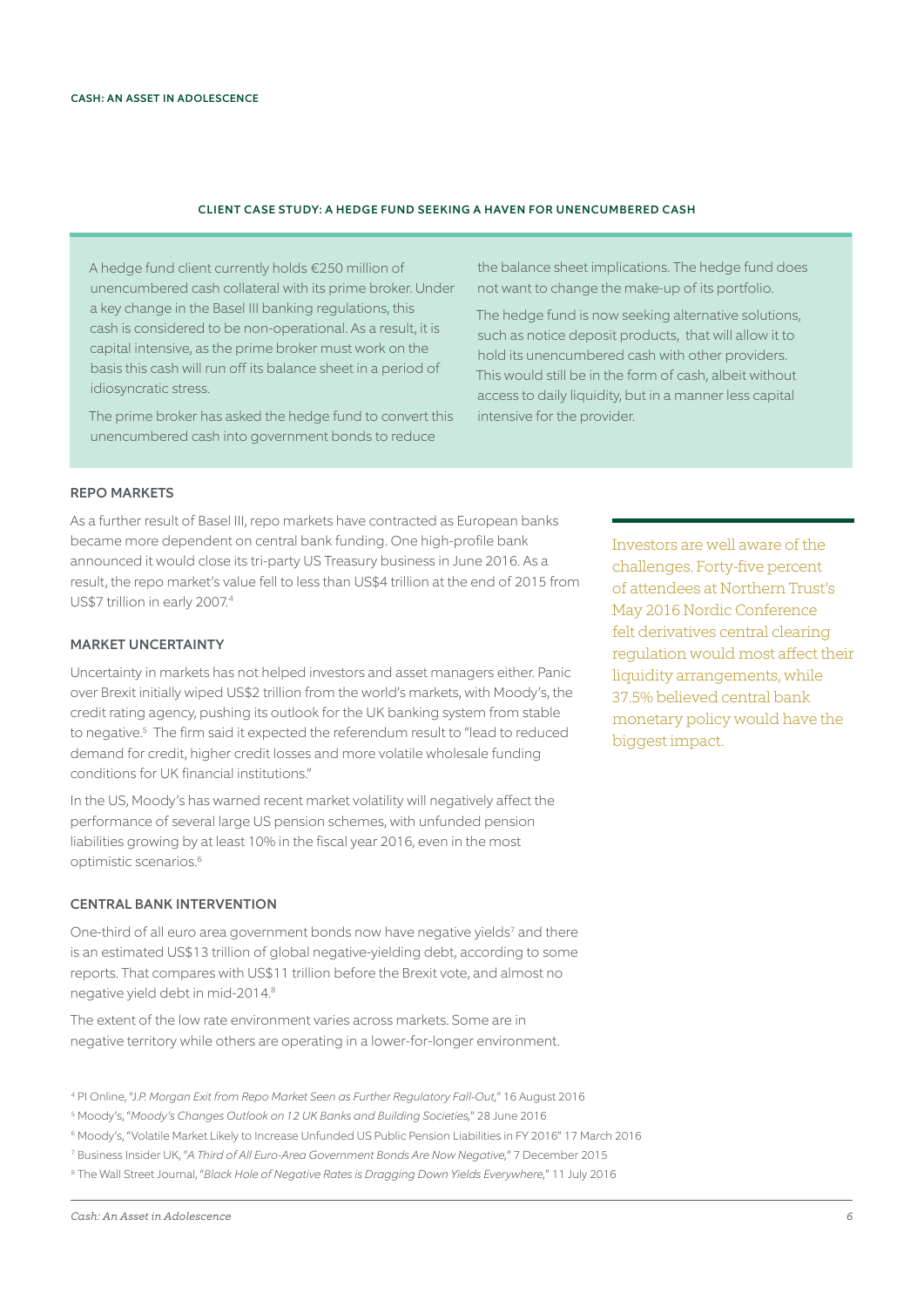# CLIENT CASE STUDY: ALTERNATIVE APPROACHES TO CREATING SHORT-TERM LIQUIDITY

A pension fund is a €50 billion European scheme in net decumulation and in deficit. Its priority is to secure available sources of economically attractive emergency funding. In the current market, this has proved challenging.

The fund has constructed a liquidity waterfall comprised of repurchase agreements (repos), uncommitted facilities and equity replacement, where synthetic exposure is swapped on existing investments to generate cash.

The pension scheme regularly stresses its portfolio for movements in derivative positions held. It has shifted its liquidity policy to align with a broader investment policy stipulation that it will never be a forced seller of securities. As a result, its liquidity policy influences its strategic investment portfolio decisions.

In looking at this model, and the most efficient ways to achieve its objectives, the fund has considered outsourcing elements of its treasury function to a service provider. It has also discussed its liquidity management strategy at the trustee board level, as do the majority of larger schemes.

Low and negative interest rates also mean holding cash is a zero-sum game, as discussed earlier. Given the yield imperative, asset owners need to ensure 100% of their assets are return-seeking. If pension schemes have to hold on to increasingly large amounts of cash for collateral or liquidity reasons, it becomes harder to overcome their deficits. It is another vicious cycle, where the more cash a pension fund holds in a low interest rate environment, the more the cash costs.

Pension funds and other asset owners are coping with the low and negative return environment by searching for greater amounts of illiquidity premium, via infrastructure bonds, direct corporate loans, catastrophe bonds and emerging market debt.<sup>9</sup> This will, of course, affect their ability to raise cash.

# BALANCING THE NEED FOR LIQUIDITY WITH LOW YIELDS

The move towards investing in private equity and infrastructure is indicative of a bigger trend. As pension funds go into net decumulation, their liquidity requirements get more asymmetrical. Because they need a reasonable degree of inflation-linked income, they are pressured to take more risk-on style investments and accept a degree of illiquidity. As a result, they may move from low-yielding government bonds to assets with a greater illiquidity premium. Illiquid assets such as private equity and infrastructure involve large cash calls during their life spans. This requires pension schemes to put cash aside, which means that when schemes want to construct liquidity positions, illiquid assets cannot be included, as they cannot raise cash against them.

At the same time, pension funds are drawn into matching cash flows with highly liquid assets used to support their de-risking transactions. This forces them into a Catch-22 situation. Longer-term investments are less liquid, but

Eighty-two percent of delegates at Northern Trust's May 2016 Nordic Conference believed that trustees' allocation to alternative assets would increase over the next five years.



*Private equity and infrastructure were predicted to have the highest new allocations.*

9 Reuters, "*Pension Funds Seek Riskier, Illiquid Bets To Make the Returns They Need,*" 14 March 2015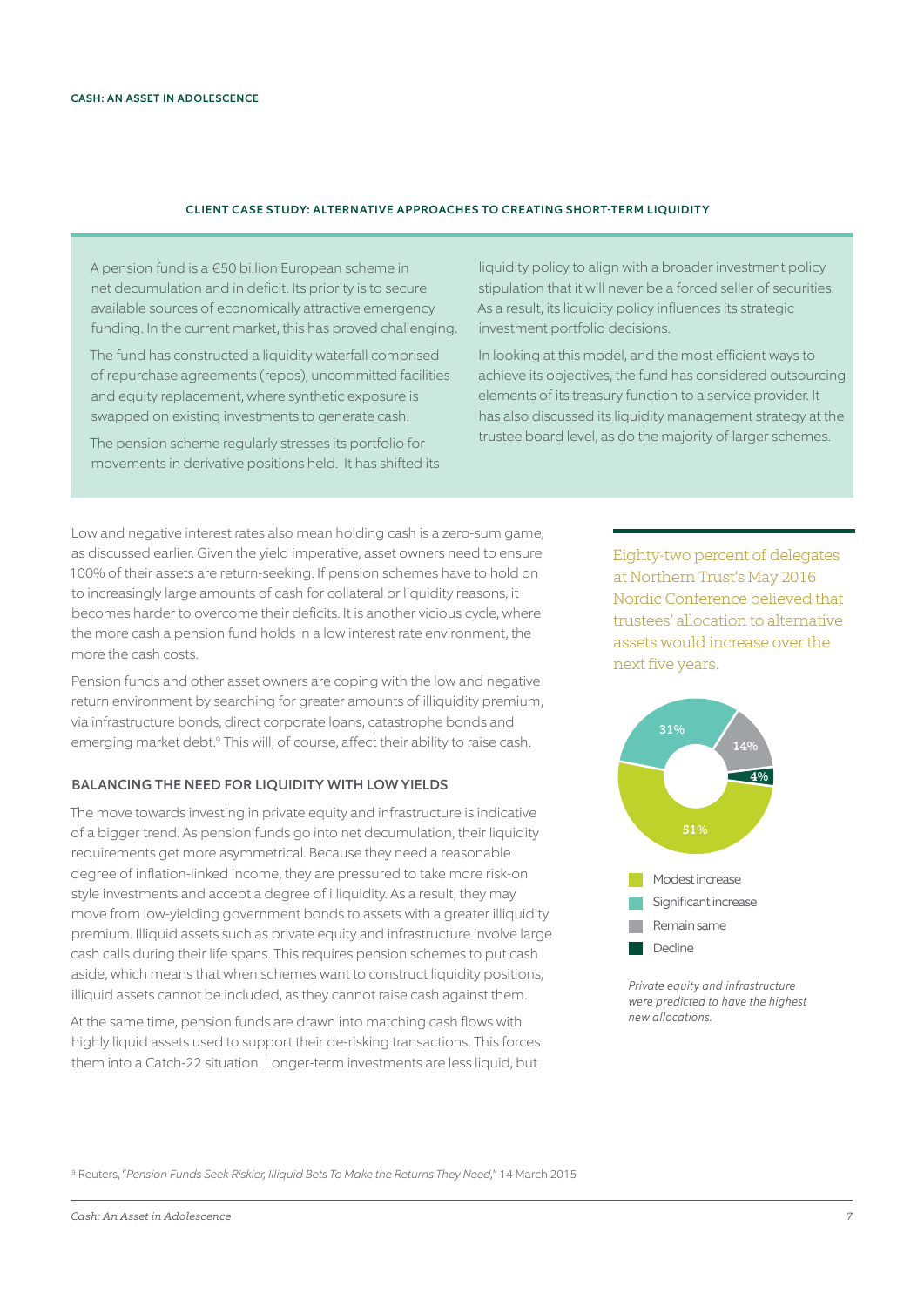shorter-term investments are not high yielding enough. Pension funds try to extend their money as much as possible, but they expose themselves to more risk if they cannot effectively manage their liquidity budgets. This all takes place against the backdrop of lower cash flow from investment income and contributions: 10-year gilts at rates of less than 1% and significantly diminishing contribution streams.

On top of this, some market commentators have pointed out that governments seeking to kick-start their economies with infrastructure projects are going to the markets, and to pension funds, to raise the cash they require. These governments are essentially encouraging pension schemes to fund infrastructure projects while simultaneously enacting regulation that forces the schemes to shy away from illiquidity.

## PUTTING THE GROWING PAINS BEHIND YOU

For managers and investors alike, it is important to understand your sources of liquidity from both the provider and market perspectives and – most importantly – what would happen to them in a market stress situation. When you are long on cash, what instrument or investments are you comfortable investing in? Equally, when you require cash, what sources of cash can you draw upon? A holistic understanding of the liquidity picture can help you manage and understand the opportunities and threats involved.

|                                | <b>CORE TENETS OF LIQUIDITY MANAGEMENT</b>                                                                                                                                                                                                                                           |
|--------------------------------|--------------------------------------------------------------------------------------------------------------------------------------------------------------------------------------------------------------------------------------------------------------------------------------|
| <b>Security</b>                | Consider what your minimum comfort level is. What is the minimum counterparty or instrument quality<br>in which you would choose to invest?                                                                                                                                          |
| Liquidity                      | Consider how liquid you need cash, or your broader portfolio, to be. Cash forecasting, the ability to<br>segment cash and knowing how liquid your portfolio is, starts with the ability to forecast current and<br>future obligations.                                               |
| Yield                          | Understand the level of performance you need to achieve, and how yield and duration will play into it.                                                                                                                                                                               |
| Operating<br><b>Efficiency</b> | While some sophisticated investors have the in-house capability to manage their investment process,<br>others do not have the resources or expertise. But managing overall operating efficiency is essential to<br>any liquidity management strategy.                                |
| Cost                           | Many industry participants would concur there is now a fifth tenet - cost. As a result of the market<br>environment, the cost of placing and sourcing liquidity is now an additional major factor that must be<br>taken into account for an effective liquidity management strategy. |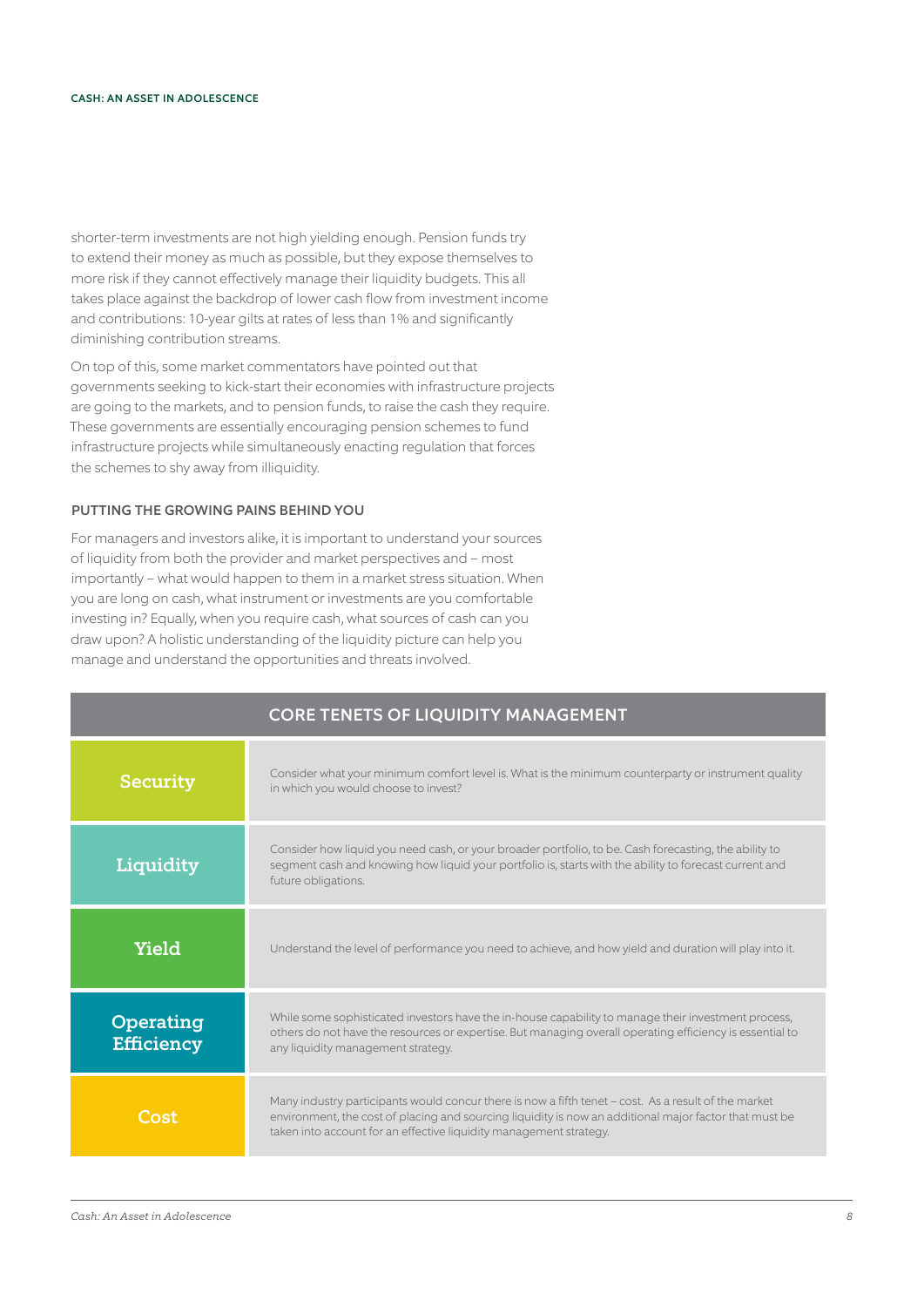## KEY CONSIDERATIONS

Of course, not all investors have the same needs and requirements. For example, an open defined benefit scheme with positive member contribution flow, and still on a growth path, will have lower bond holdings, lower derivatives positions, higher equity and a continuing contribution cash flow. Therefore, it can afford to hold lower cash balances. A closed, mature scheme will need higher cash levels to meet its calls. Asset managers and alternative managers will have to think about navigating cash requirements while other types of investors may only be thinking about liquidity ratios because of regulatory drivers.

There are, however, some key considerations to take into account when reviewing an investment policy:

- 1. Maintain a liquidity ladder to forecast needs and match it with known cash flows. This can be done by using robust cash forecasts to segment cash (daily, reserve, strategic) and ensure you hold enough operational cash to settle obligations. This will help you understand what proportion of your cash flow portfolio you need to keep liquid, and what you can deploy over the long term. Start thinking about having an accessibility ladder for when it's required, and think about duration. Three months is probably not far out enough to get you extra duration and therefore yield. Those who put in place long-term liquidity forecasting at least a year before they need it will be in a much stronger position. A long-term forecast means understanding longterm strategy as well. Would your fund maintain its agility should a particular opportunity present itself?
- 2. Consider how to source cash in times of market shock/stress. Consider a bank facility or repo facilities, or facilities with central banks or a corporate sponsor who is often long cash. All these scenarios are important to consider. Plan for the worst. Emergency sources of funding can be very costly, so thinking about them ahead of time is important.
- 3. As a trustee or sponsor, look at the fund's long-term strategy and whether there are major moves on the horizon such as demerger, acquisition or funding changes. Particularly consider any form of de-risking transaction, such as pension buy-ins. All require a level of flexibility around holding liquid assets.
- 4. Model the asset liquidity profile and stress test it to understand the true benefit/cost of embedded funding costs, as well as margin requirements on derivative positions. For example, think about the cost of maintaining a cash position. If a fund holds 6% to 7% cash in a zero/ negative yield environment, what is the real rate of return and what impact does cash drag have?

|                          | 100% Invested<br>(i.e. no cash holding) | 95% Invested  |        |
|--------------------------|-----------------------------------------|---------------|--------|
| <b>Scheme Assets</b>     | 1,000,000,000                           | 1,000,000,000 |        |
| Target Return of 5% p.a. | 50,000,000                              | 47,500,000    |        |
| Cash Drag*               |                                         | 2,500,000     | 25 bps |

\*Assuming zero yield from cash, but increased drag experienced if negative yield/after inflation

Five key considerations to make when reviewing an investment policy:

- Forecast needs and match with known cash flows
- Consider cash facilities in times of market shock/stress
- Anticipate the fund's longterm strategy
- Model and stress test the asset liquidity profile
- Identify any unusual sources of liquidity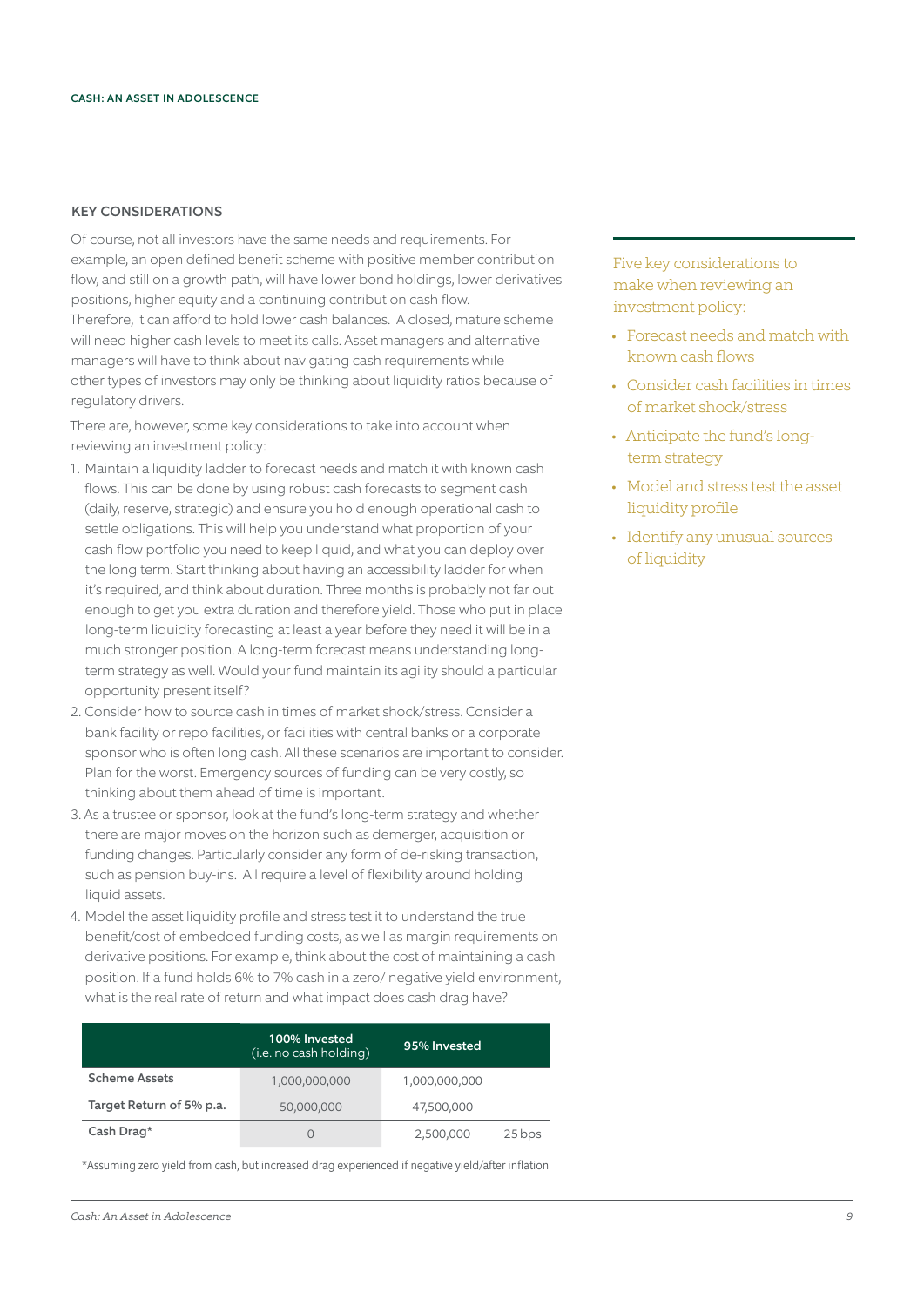5. Identify any unusual sources of liquidity the fund might have, such as securities for repo'ing, securities lending cash collateral and the establishment of new arrangements that could be called upon as needed. For example, would the pension scheme's corporate sponsor have a treasury function that can be called upon? It is not unusual for sophisticated asset owners to sell cash equity against TRS, for example.

# SOLUTIONS TO ADDRESS THE LIQUIDITY CONUNDRUM

| POTENTIAL OPTIONS FOR INVESTING CASH                                                                                                                            | POTENTIAL SOURCES OF RAISING CASH                                                                                                                                                      |
|-----------------------------------------------------------------------------------------------------------------------------------------------------------------|----------------------------------------------------------------------------------------------------------------------------------------------------------------------------------------|
| <b>Notice/ Term Deposit Solutions</b><br>A simple solution, although not all financial institutions offer these<br>and exposure to counterparties is unsecured. | <b>Uncommitted Overdraft Facilities</b><br>Pay-as-you-go, but this cannot always be relied upon.                                                                                       |
| <b>Money Market Funds</b><br>Capital preservation, daily liquidity and investment diversification.                                                              | <b>Committed Overdraft Facilities</b><br>A reliable source of funding, but expensive as must be paid for at<br>the outset and on an ongoing basis.                                     |
| Short-dated Bond Funds<br>Improved yield, with an associated trade-off with liquidity.<br>Diversification of risk beyond financial issuers.                     | Repo<br>A good use of securities inventory, although traditional financial<br>institution counterparties are reducing. A potential shrinking market<br>via traditional counterparties. |
| Reverse Repo<br>Collateralised investment which might require collateral<br>management. A potential shrinking market via<br>traditional counterparties.         | Selling Cash Equity for TRS<br>An efficient way of raising cash, although this might require<br>collateral management.                                                                 |
| Peer-to-Peer Repo<br>An emerging option for lending cash, although not a<br>mature market.                                                                      | Peer-to-Peer Repo<br>An emerging option for lending cash, although not a<br>mature market.                                                                                             |
| Individual Instruments (CDs, CP, etc.)<br>Good flexibility and existence of secondary markets,<br>but requires trading expertise and resource.                  |                                                                                                                                                                                        |

Currently, to meet existing requirements, investors can look to centralised collateral management, inventory management and collateral optimisation. They can also look to segregated collateral accounts.

Peer-to-peer lending is attracting particular attention, with many investors anecdotally indicating they will consider using it. At the International Securities Lending Association's (ISLA) 25th Annual Securities Finance and Collateral Management Conference in Vienna, a panel of beneficial owners felt peer-topeer transactions will become more and more important going forward. Sixtyeight percent of the audience polled also viewed this as a key element of their approach in the coming years. Interestingly, according to a February 2016 report from the University of Cambridge's Centre for Alternative Finance, banks account for a quarter of peer-to-peer lending. In the meantime, some asset owners are also lobbying their home central banks to establish whether they are willing to discuss providing a liquidity facility for margining.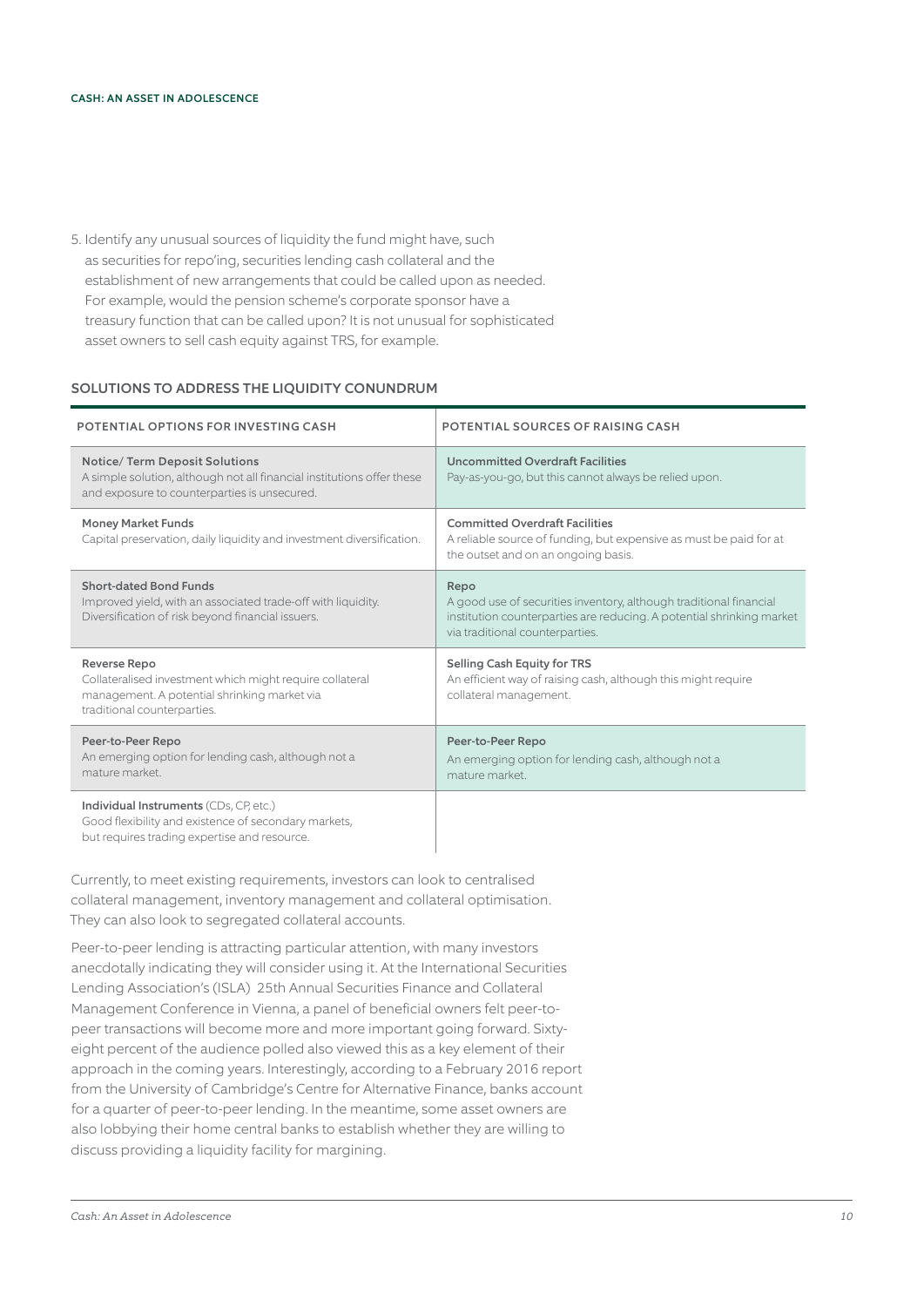# REASONS TO ACT NOW

Unfortunately, there is no one-size-fits-all solution to the liquidity conundrum. Peer-to-peer lending, raising cash against a TRS or accessing the repo market are all important tools. But in times of market stress, the repo market could shut down, or a bank may not be able to provide an investor with direct cash. Similarly, you might not be able to sell something in the market quickly.

When no solution can be guaranteed, it is necessary to use and combine a variety of solutions that give you the strongest protection. Understanding a portfolio from the point of view of how liquid it might be is critical – particularly as the cost of cash liquidity will only continue to increase. Like a rebellious teenager, guaranteed liquidity comes at a price, with no easy path to adulthood. Understanding a portfolio from the point of view of how liquid it might be is critical – particularly as the cost of cash liquidity will only continue to increase.



# LIQUIDITY MATRIX